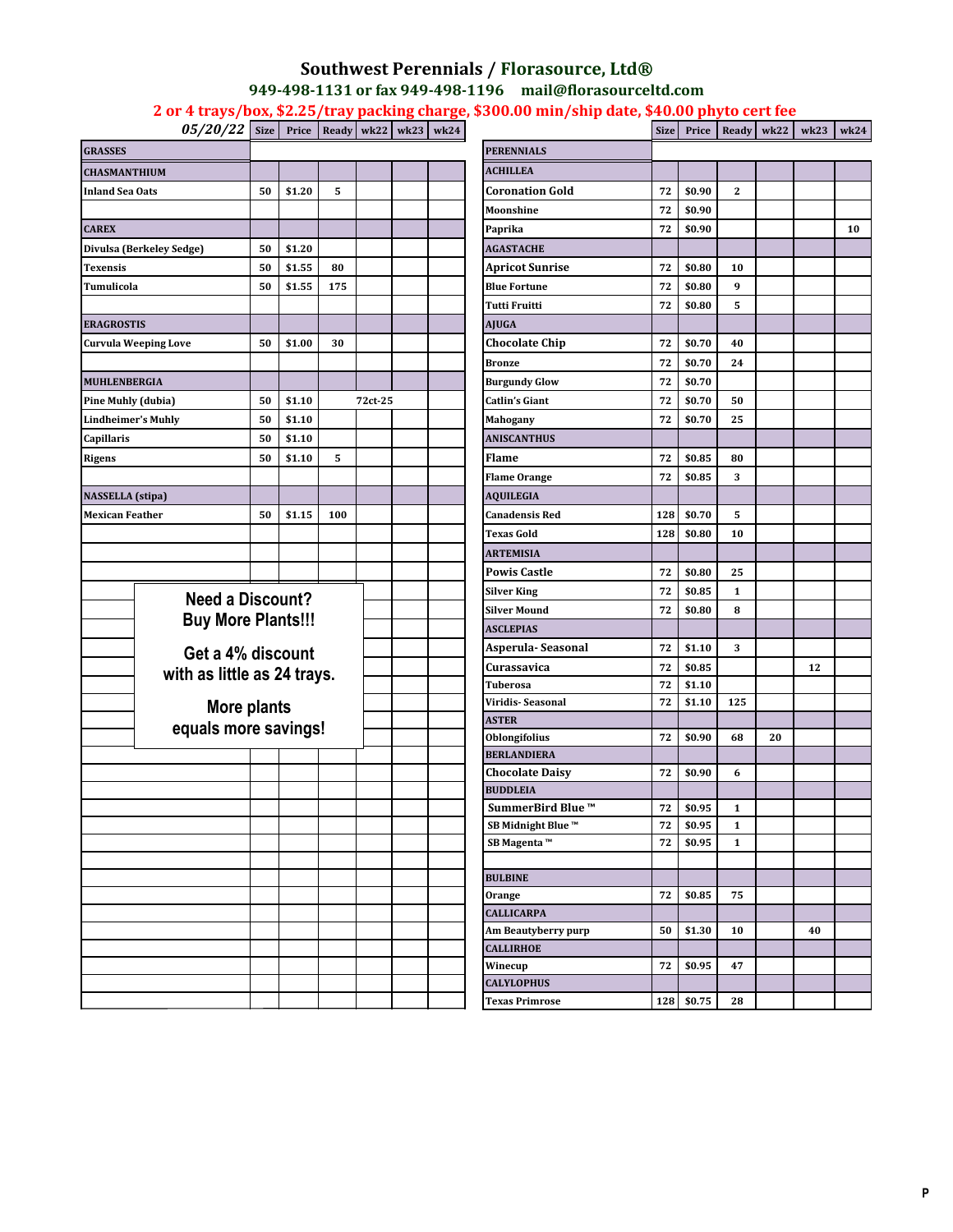## **Southwest Perennials / Florasource, Ltd® 949-498-1131 or fax 949-498-1196 mail@florasourceltd.com**

**2 or 4 trays/box, \$2.25/tray packing charge, \$300.00 min/ship date, \$40.00 phyto cert fee** 

| <b>PERENNIALS</b>                      | <b>Size</b> | Price      | Ready          | wk22 | wk23         | wk24 | <b>PERENNIALS</b>         | <b>Size</b> | Price  | Ready | wk22                      | wk23 | wk24 |
|----------------------------------------|-------------|------------|----------------|------|--------------|------|---------------------------|-------------|--------|-------|---------------------------|------|------|
| CARYOPTERIS                            |             |            |                |      |              |      | <b>HEUCHERA</b>           |             |        |       |                           |      |      |
| Dark Knight                            | 72          | \$0.90     | 5              | 5    |              |      | <b>Palace Purple</b>      | 72          | \$0.75 | 12    |                           |      |      |
| Longwood Blue                          | 72          | \$0.90     | $\overline{2}$ |      |              |      | <b>HYDRANGEA</b>          |             |        |       |                           |      |      |
| <b>CERATOSTIGMA</b>                    |             |            |                |      |              |      | <b>Oakleaf</b>            | 50          | \$2.00 |       |                           |      |      |
| Ceratostigma                           | 128         | \$0.65     | 34             |      |              | 45   | <b>HYMENOX</b>            |             |        |       |                           |      |      |
| <b>CESTRUM</b>                         |             |            |                |      |              |      | 4 Nerve Daisy scaposa     | 128         | \$0.90 | 6     |                           |      |      |
| <b>Orange Peel</b>                     | 72          | \$1.10     | 4              |      | 4            |      | Angelita Daisy acaulis    | 128         | \$0.90 | 35    |                           |      |      |
| Yellow parqui                          | 72          | \$1.10     | $\mathbf{1}$   |      | $\mathbf{1}$ |      | <b>IPOMEA</b> - Landscape |             |        |       |                           |      |      |
| <b>COREOPSIS</b>                       |             |            |                |      |              |      |                           | 72          |        |       |                           |      |      |
|                                        |             |            |                |      |              |      | <b>Blackie</b>            |             | \$0.65 | 125   |                           |      |      |
| Early Sunrise                          | 128         | \$0.50     | 16             |      |              |      | <b>Black Heart</b>        | 72          | \$0.65 | 125   |                           |      |      |
| Moonbeam                               | 128         | \$0.70     | 5              |      |              | 4    | Marguerite                | 72          | \$0.65 | 200   |                           |      |      |
| Nana                                   | 128         | \$0.65     | 18             |      |              |      | Tricolor                  | 72          | \$0.65 | 17    |                           |      |      |
| <b>CUPHEA</b>                          |             |            |                |      |              |      | <b>JUSTICIA</b>           |             |        |       |                           |      |      |
| Allyson Mexican Heather                | 128         | \$0.50     | 65             |      |              |      | Spicigera                 | 72          | \$0.80 | 4     |                           |      | 8    |
| <b>Batface</b>                         | 128         | \$0.55     |                | 15   |              |      | <b>LANTANA</b>            |             |        |       |                           |      |      |
| <b>David Verity</b>                    | 128         | \$0.55     | 15             |      |              | 15   | <b>Belle Starr Gold</b>   | 128         | \$0.50 | 7     |                           |      |      |
| DAMIANITA                              |             |            |                |      |              |      | Camara Hardy Pink         | 128         | \$0.50 | 25    |                           |      |      |
| Damianita                              | 72          | \$0.90     | 30             |      |              |      | Confetti                  | 128         | \$0.50 | 5     | $\mathbf{2}$              |      |      |
| <b>DELOSPERMA</b>                      |             |            |                |      |              |      | <b>Dallas Red</b>         | 128         | \$0.50 | 22    | 12                        | 15   |      |
| <b>Hardy Trailing Purple Ice Plant</b> | 128         | \$0.60     | 22             |      |              |      | Horrida                   | 128         | \$0.50 | 20    | 8                         | 5    |      |
| <b>DICHONDRA</b>                       |             |            |                |      |              |      | Irene                     | 128         | \$0.50 | 32    |                           |      |      |
| Silver Falls                           | 72          | \$0.80     |                |      |              |      | <b>New Gold</b>           | 128         | \$0.50 | 75    |                           |      |      |
| <b>DIANTHUS</b>                        |             |            |                |      |              |      | <b>Purple Trailing</b>    | 128         | \$0.50 | 85    |                           |      |      |
| <b>Bath's Pink</b>                     | 72          | \$0.90     | 12             |      |              |      | Radiation                 | 128         | \$0.50 |       |                           |      |      |
| <b>ECHINACEA</b>                       |             |            |                |      |              |      | <b>Silver Mound</b>       | 128         | \$0.50 | 5     |                           |      |      |
| Cheyenne Spirit                        | 128         | \$0.90     | 30             |      |              |      | <b>White Trailing</b>     | 128         | \$0.50 | 55    |                           |      | 30   |
| <b>PowWow Berry</b>                    | 128         | \$0.75     | 14             |      |              |      | <b>LAURENTIA</b>          |             |        |       |                           |      |      |
| Magnus                                 | 128         | \$0.45     | 28             |      |              |      | <b>Blue Star Creeper</b>  | 128         | \$0.65 |       | <b>PREORDER - NO SPEC</b> |      |      |
| Purpurea                               | 128         | \$0.45     | 50             |      |              |      | LEUCANTHEMUM              |             |        |       |                           |      |      |
| White Swan                             | 128         | \$0.45     | 12             |      |              |      | <b>Becky</b>              | 72          | \$0.90 | 55    |                           |      |      |
| Echinacea Mix                          | 128         | \$0.60     |                |      |              |      | <b>Ox Eye Daisy</b>       | 128         | \$0.60 | 3     |                           |      |      |
| Echina Premium Mix                     | 128         | \$1.00     |                |      |              |      | LEUCOPHYLLUM              |             |        |       |                           |      |      |
| <b>ERYNGIUM</b> seasonal               |             |            |                |      |              |      | Lowry's Legacy            | 72          | \$0.90 | 18    |                           |      |      |
| <b>Rattlesnake Master</b>              | 50          | \$1.25     |                |      | 150          |      | <b>LOBELIA</b>            |             |        |       |                           |      |      |
| <b>ESPERANZA</b>                       |             |            |                |      |              |      | Cardinalis                | 128         | \$0.55 | 3     |                           |      |      |
| <b>Compact Orange</b>                  | 72          | \$0.80     | 25             |      |              |      | <b>LUPINE</b>             |             |        |       |                           |      |      |
| <b>Gold Star</b>                       | 72          | \$0.80     | 50             |      |              |      | <b>Blue Bonnets</b>       | 72          | \$0.55 |       |                           |      |      |
| <b>Mayan Gold</b>                      | 72          | \$0.80     | 14             |      |              |      | <b>Lady Bird Royal Bl</b> | 72          | \$0.60 |       |                           |      |      |
| <b>Tecoma Stans Yellow</b>             | 72          | \$0.80     | 35             |      |              |      | <b>LYSIMACHIA</b>         |             |        |       |                           |      |      |
| <b>EUPATORIUM</b>                      |             |            |                |      |              |      | Goldie                    | 128         | \$0.50 |       |                           |      |      |
| <b>Gregg's Blue Mist</b>               | 72          | \$0.70     | 24             |      |              |      | <b>MALVAVISCUS</b>        |             |        |       |                           |      |      |
| <b>Havanensis Fall White</b>           | 72          | \$0.70     | 3              |      |              | 8    | Turk's Cap Big Mama       | 72          | \$0.85 | 100   |                           |      |      |
|                                        |             |            |                |      |              |      |                           |             |        |       |                           |      |      |
| <b>EVOLVULUS</b>                       |             |            |                |      |              |      | <b>Turk's Cap Pink</b>    | 72          | \$0.85 | 50    | 35                        |      |      |
| <b>Blue Daze</b>                       | 128         | \$0.55     | 20             |      | 5            | 8    | <b>Turk's Cap Red</b>     | 72          | \$0.85 | 60    |                           |      | 50   |
| <b>GAILLARDIA</b>                      |             |            |                |      |              |      | MELAMPODIUM               |             |        |       |                           |      |      |
| Arizona Sun                            | 128         | \$0.44     | 18             |      |              |      | <b>Black Foot Daisy</b>   | 72          | \$0.90 | 200   |                           |      |      |
| Goblin                                 | 128         | \$0.44     | 30             |      |              |      | <b>MEXICAN FLAMEVINE</b>  |             |        |       |                           |      |      |
| <b>GAURA</b>                           |             |            |                |      |              |      | Flamevine                 | 72          | \$0.80 |       |                           |      |      |
| Pink                                   | 72          | \$0.75     | 50             |      |              |      | MEXICAN HUMMINGBIRD BUSH  |             |        |       |                           |      |      |
| <b>Sparkle White</b>                   | 72          | \$0.75     | 20             |      |              |      | dicliptera suberecta      | 72          | \$0.70 | 10    |                           |      |      |
| White                                  | 72          | \$0.75     | 100            |      |              |      |                           |             |        |       |                           |      |      |
| Gambit <sup>™</sup> Compact Pk         | 72          | <b>TBA</b> | $\mathbf{2}$   |      |              |      |                           |             |        |       |                           |      |      |
|                                        |             |            |                |      |              |      |                           |             |        |       |                           |      |      |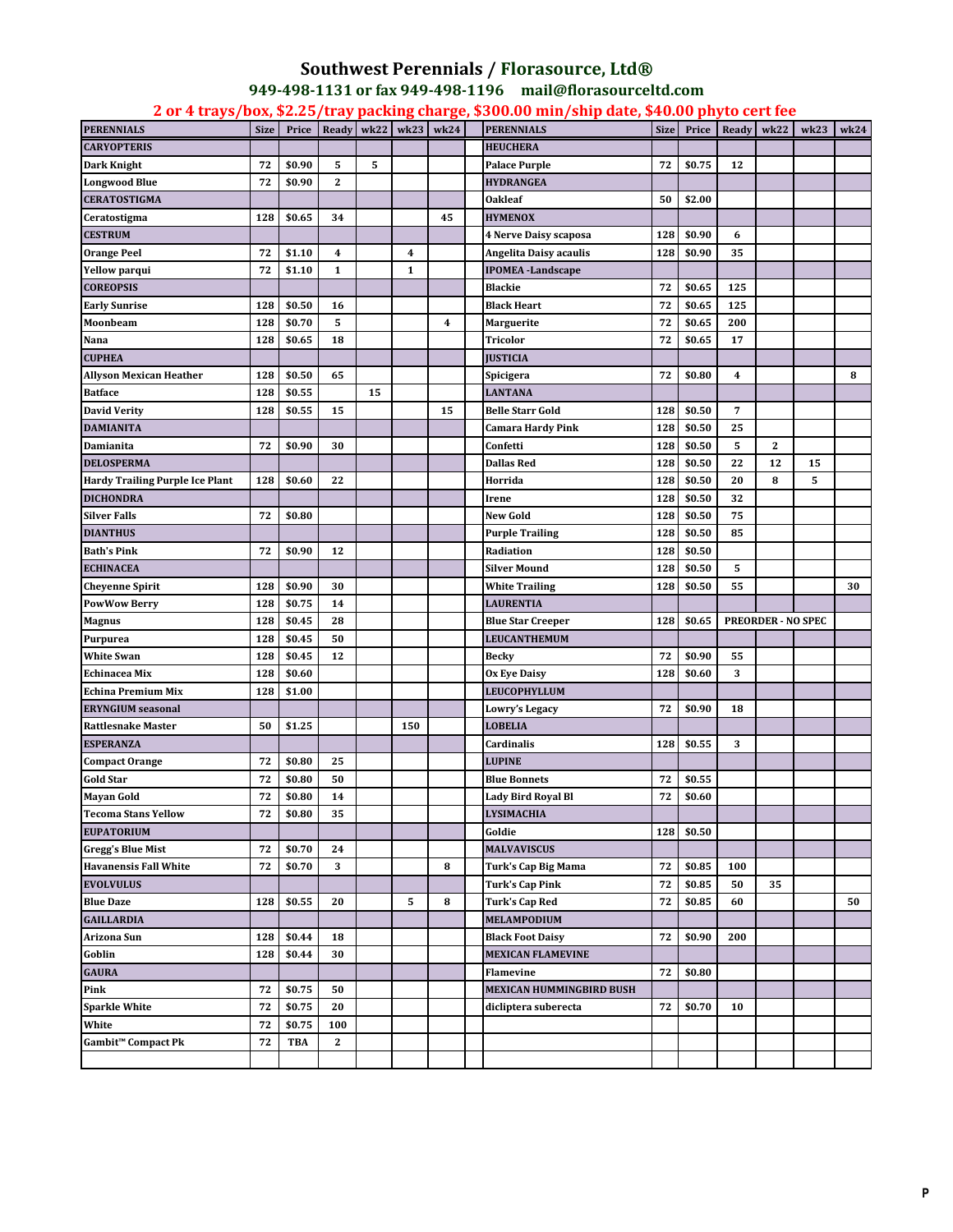## **Southwest Perennials / Florasource, Ltd® 949-498-1131 or fax 949-498-1196 mail@florasourceltd.com**

**2 or 4 trays/box, \$2.25/tray packing charge, \$300.00 min/ship date, \$40.00 phyto cert fee** 

| <b>PERENNIALS</b>         | <b>Size</b> | Price  | Ready        | wk22 | wk23         | wk24         | <b>PERENNIALS</b>               | <b>Size</b> | Price    | Ready | wk22 | wk23 | wk24 |
|---------------------------|-------------|--------|--------------|------|--------------|--------------|---------------------------------|-------------|----------|-------|------|------|------|
| <b>MONARDA</b>            |             |        |              |      |              |              | SALVIA (SAGE)                   |             |          |       |      |      |      |
| Jacob Cline               | 128         | \$0.65 | 5            |      |              |              | <b>Bicolor Sinaloensis</b>      | 72          | \$0.75   | 5     |      |      |      |
| <b>Marshall's Delight</b> | 128         | \$0.65 |              |      |              |              | Cedarsage                       | 72          | \$0.80   | 70    |      |      |      |
| <b>Peters Purple</b>      | 128         | \$0.65 | $\mathbf{2}$ |      |              | $\mathbf{2}$ | <b>Cedarsage 'Hot Trumpets'</b> | 72          | \$0.80   | 40    |      |      |      |
| Nierembergia              |             |        |              |      |              |              | <b>Guaranitica Black/Blue</b>   | 72          | \$0.75   | 16    |      |      |      |
| <b>Starry Eyes</b>        | 128         | \$0.75 | $\mathbf{2}$ |      |              |              | <b>Henry Duelberg Blue</b>      | 72          | \$0.80   | 75    |      | 25   |      |
| <b>OENOTHERA</b>          |             |        |              |      |              |              | <b>Augusta Deulberg White</b>   | 72          | \$0.80   | 8     |      |      | 12   |
| Missouri                  | 72          | \$0.65 | 8            |      |              |              | <b>Indigo Spires</b>            | 72          | \$0.75   | 15    |      | 15   |      |
| Siskyou                   | 72          | \$0.75 |              |      | 1            |              | May Night                       | 72          | \$0.83   | 100   |      |      |      |
| <b>PAVONIA</b>            |             |        |              |      |              |              | <b>Jerusalem</b>                | 72          | \$0.95   |       |      |      |      |
| Rock Rose (70)            | 72          | \$0.82 | 80           |      |              | 70           | SALVIA GREGGII                  |             |          |       |      |      |      |
| <b>PEROVSKIA</b>          |             |        |              |      |              |              | Apricot                         | 72          | \$0.75   | 50    |      |      |      |
| Atriplicifolia            | 128         | \$0.65 | 55           |      |              |              | Coral                           | 72          | \$0.75   | 50    |      |      |      |
| <b>PETUNIA</b>            |             |        |              |      |              |              | <b>Furman Red</b>               | 72          | \$0.75   | 35    |      | 30   |      |
| Laura Bush                | 72          | \$0.65 | 18           |      |              |              | Hotlips                         | 72          | \$0.75   | 48    |      |      |      |
| PHLOX DIVARICATA          |             |        |              |      |              |              | Lipstick                        | 72          | \$0.75   | 15    |      |      |      |
| Louisiana                 | 72          | \$0.80 | 12           |      |              |              | Nuevo Leon                      | 72          | \$0.75   | 20    |      |      |      |
| PHLOX PANICULATA          |             |        |              |      |              |              | Pink                            | 72          | \$0.75   | 85    |      |      |      |
| David                     | 72          | \$0.95 | $\mathbf{2}$ |      |              |              | Raspberry                       | 72          | \$0.75   | 25    |      |      |      |
| John Fannick              | 72          | \$0.95 |              |      | $\mathbf{z}$ |              | Red                             | 72          | \$0.75   | 115   |      |      |      |
| <b>Robert Poore</b>       | 72          | \$0.95 | 3            |      |              |              | Violet                          | 72          | \$0.75   | 60    |      |      |      |
| <b>Texas Pink</b>         | 72          | \$0.95 | 5            |      |              | 5            | White                           | 72          | \$0.75   | 85    |      |      |      |
| PHLOX SUBULATA            |             |        |              |      |              |              | SALVIA LEUCANTHA                |             |          |       |      |      |      |
| <b>Creeping Pink</b>      | 128         | \$0.55 | 24           |      |              |              | Purple                          | 72          | \$0.78   | 20    |      |      | 24   |
| <b>Emerald Blue</b>       | 128         | \$0.55 | 16           |      |              |              | Purple & White                  | 72          | \$0.78   |       | 22   |      |      |
| PHYLA NODIFLORA           |             |        |              |      |              |              | <b>Texas Purple Compact</b>     | 72          | \$0.85   | 35    |      |      |      |
| <b>Frog Fruit</b>         | 128         | \$0.58 | 5            | 5    |              | 10           | <b>SANTOLINA</b>                |             |          |       |      |      |      |
| POLIOMINTHA               |             |        |              |      |              |              | Chamaecyparissus gray           | 72          | \$0.77   | 30    |      |      |      |
| <b>Mexican Oregano</b>    | 128         | \$0.68 | 30           |      |              |              | Nana Incana                     | 72          | \$0.77   | 22    |      | 20   |      |
| <b>PLUMBAGO</b>           |             |        |              |      |              |              | Rosmarinfolia grn.              | 72          | \$0.77   | 120   |      |      |      |
| <b>Imperial Blue</b>      | 128         | \$0.65 | 110          |      |              |              | <b>SCABIOSA</b>                 |             |          |       |      |      |      |
| <b>White Plumbago</b>     | 128         | \$0.65 | 10           |      |              |              | <b>Butterfly Blue</b>           | 72          | \$0.77   | 50    |      |      |      |
| <b>RUDBECKIA</b>          |             |        |              |      |              |              | Pink                            | 72          | \$0.77   | 50    |      |      |      |
| <b>Denver Daisy</b>       | 128         | \$0.48 | 20           |      |              |              | <b>SCUTELLARIA</b>              |             |          |       |      |      |      |
| Goldstrum                 | 128         | \$0.48 | 35           |      |              |              | Dark Violet                     | 128         | \$0.75   | 5     |      |      |      |
| Indian Summer             | 128         | \$0.48 | 18           |      |              |              | Pink Skullcap                   | 128         | \$0.75   | 115   | 30   | 30   | 30   |
| Maxima                    | 50          | \$1.25 | 20           |      |              |              | Purple Wrightii                 | 128         | \$0.80   | 45    |      |      |      |
| <b>RUELLIA</b>            |             |        |              |      |              |              | <b>STACHYS</b>                  |             |          |       |      |      |      |
| <b>Blue shades</b>        | 72          | \$0.70 | 14           |      |              |              | Lamb's Ear                      | ${\bf 72}$  | $\$0.65$ | 23    |      |      |      |
| <b>Katie Blue</b>         | 72          | \$0.70 | 4            | 30   | 70           |              | <b>Helen Von Stein</b>          | 72          | \$0.75   | 27    | 15   |      |      |
| <b>Katie Pink</b>         | 72          | \$0.70 | 22           |      |              |              | <b>Texas Betony</b>             | 72          | \$0.75   |       |      | 10   |      |
| <b>Katie White</b>        | 72          | \$0.70 | $\bf{0}$     |      |              |              | <b>STEMODIA</b>                 |             |          |       |      |      |      |
| <b>Red Elegans</b>        | 72          | \$0.70 | 4            |      |              | 12           | <b>Woolly (tomentosa)</b>       | 128         | \$0.75   | 34    |      |      |      |
| Chi chi                   | 72          | \$0.70 | 14           |      |              |              | TAGETES                         |             |          |       |      |      |      |
|                           |             |        |              |      |              |              | <b>Copper Canyon</b>            | 128         | \$0.68   | 45    |      |      |      |
|                           |             |        |              |      |              |              |                                 |             |          |       |      |      |      |